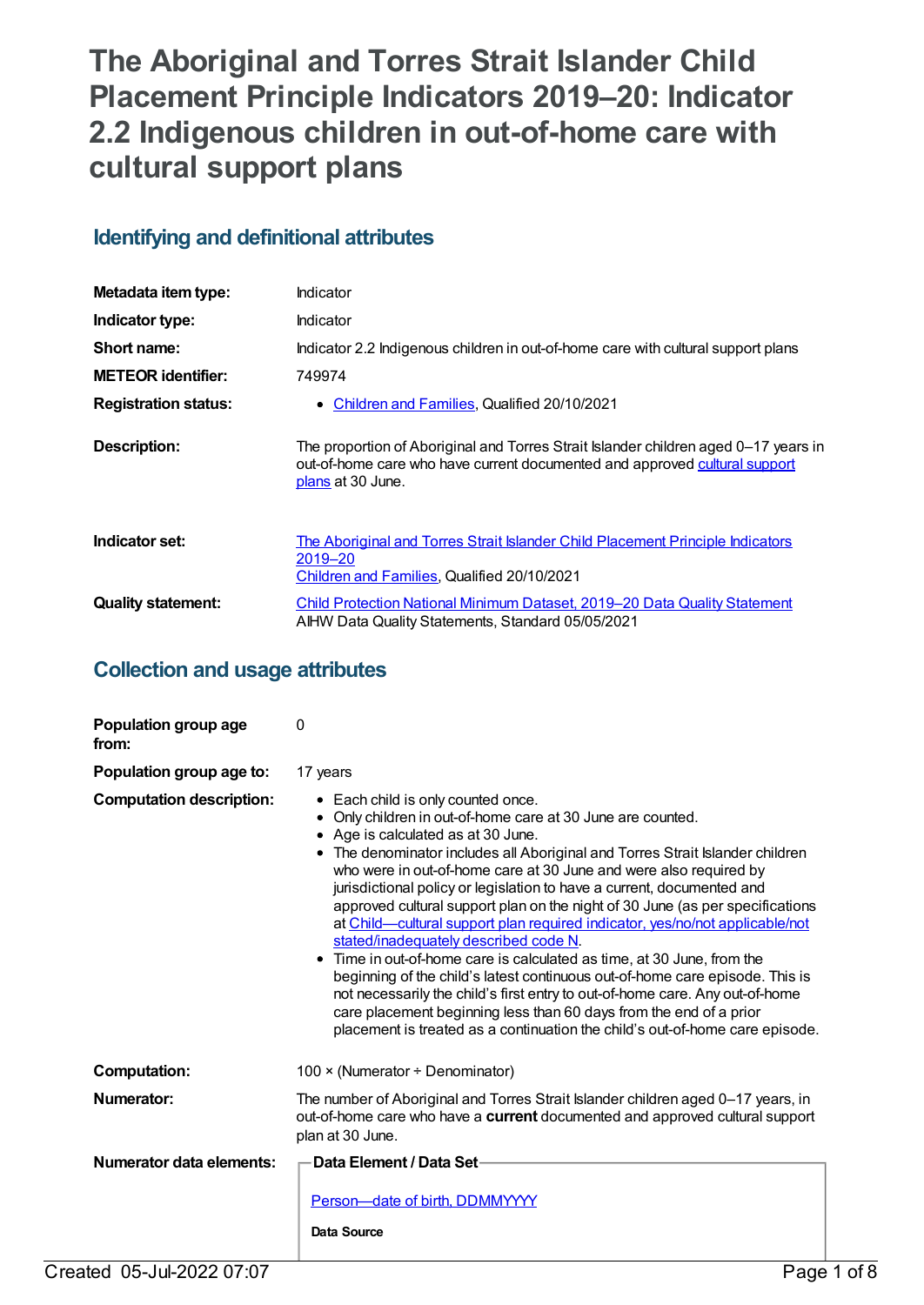AIHW Child [Protection](https://meteor.aihw.gov.au/content/489543) Collection

**NMDS / DSS**

Child [protection](https://meteor.aihw.gov.au/content/740158) NMDS 2019–20

#### **Data Element / Data Set**

[Order—order](https://meteor.aihw.gov.au/content/657300) type, care and protection code N[N]

**Data Source**

**AIHW Child [Protection](https://meteor.aihw.gov.au/content/489543) Collection** 

**NMDS / DSS**

Child [protection](https://meteor.aihw.gov.au/content/740158) NMDS 2019–20

## **Data Element / Data Set**

Service event—living [arrangement](https://meteor.aihw.gov.au/content/689331) type, child under care code N[N]

**Data Source**

**AIHW Child [Protection](https://meteor.aihw.gov.au/content/489543) Collection** 

**NMDS / DSS**

Child [protection](https://meteor.aihw.gov.au/content/740158) NMDS 2019–20

**Data Element / Data Set**

Service event—living [arrangement](https://meteor.aihw.gov.au/content/474217) start date, DDMMYYYY

**Data Source**

**AIHW Child [Protection](https://meteor.aihw.gov.au/content/489543) Collection** 

**NMDS / DSS**

Child [protection](https://meteor.aihw.gov.au/content/740158) NMDS 2019–20

### **Data Element / Data Set**

Service event-living [arrangement](https://meteor.aihw.gov.au/content/474223) end date, DDMMYYYY

**Data Source**

AIHW Child [Protection](https://meteor.aihw.gov.au/content/489543) Collection

**NMDS / DSS**

Child [protection](https://meteor.aihw.gov.au/content/740158) NMDS 2019–20

## **Data Element / Data Set**

Child—cultural support plan required indicator, yes/no/not applicable/not [stated/inadequately](https://meteor.aihw.gov.au/content/529655) described code N

**Data Source**

**AIHW Child [Protection](https://meteor.aihw.gov.au/content/489543) Collection** 

**NMDS / DSS**

Child [protection](https://meteor.aihw.gov.au/content/740158) NMDS 2019–20

### **Data Element / Data Set**

[Child—current](https://meteor.aihw.gov.au/content/529663) cultural support plan indicator, yes/no/not applicable/not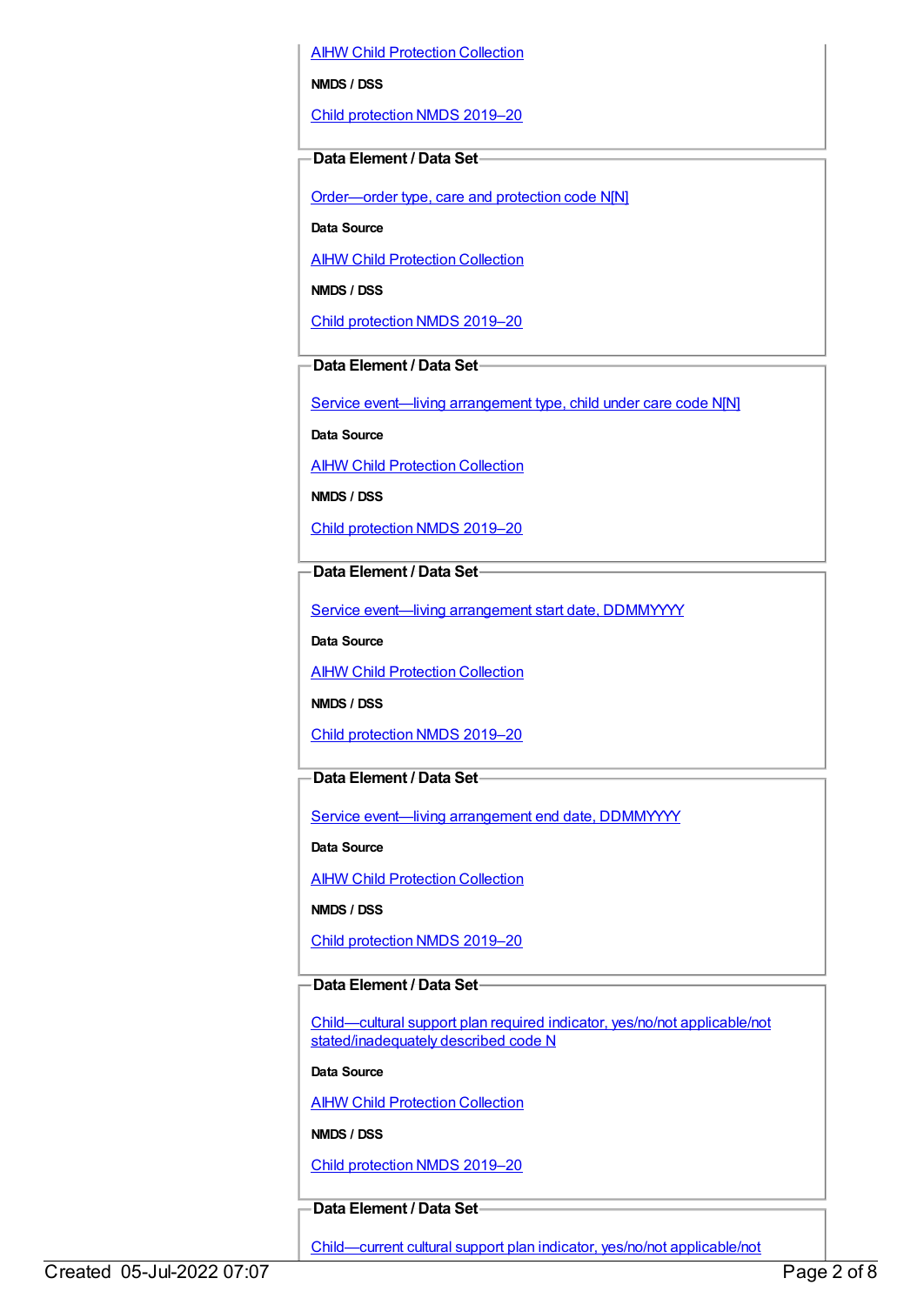stated/inadequately described code N

**Data Source**

**AIHW Child [Protection](https://meteor.aihw.gov.au/content/489543) Collection** 

**NMDS / DSS**

Child [protection](https://meteor.aihw.gov.au/content/740158) NMDS 2019–20

## **Data Element / Data Set**

[Order—order](https://meteor.aihw.gov.au/content/536550) start date, DDMMYYYY

**Data Source**

AIHW Child [Protection](https://meteor.aihw.gov.au/content/489543) Collection

**NMDS / DSS**

Child [protection](https://meteor.aihw.gov.au/content/740158) NMDS 2019–20

## **Data Element / Data Set**

[Order—order](https://meteor.aihw.gov.au/content/536554) end date, DDMMYYYY

**Data Source**

**AIHW Child [Protection](https://meteor.aihw.gov.au/content/489543) Collection** 

**NMDS / DSS**

Child [protection](https://meteor.aihw.gov.au/content/740158) NMDS 2019–20

## **Data Element / Data Set**

[Person—Indigenous](https://meteor.aihw.gov.au/content/602543) status, code N

**Data Source**

**AIHW Child [Protection](https://meteor.aihw.gov.au/content/489543) Collection** 

**NMDS / DSS**

Child [protection](https://meteor.aihw.gov.au/content/740158) NMDS 2019–20

### **Data Element / Data Set**

Service [event—financial](https://meteor.aihw.gov.au/content/652697) payment indicator, out-of-home care code N[N]

#### **Data Source**

AIHW Child [Protection](https://meteor.aihw.gov.au/content/489543) Collection

**NMDS / DSS**

Child [protection](https://meteor.aihw.gov.au/content/740158) NMDS 2019–20

| Denominator: | The numbe    |
|--------------|--------------|
|              | out-of-hom   |
|              | cultural sup |
|              |              |

**Denominator data elements:**

#### er of Aboriginal and Torres Strait Islander children aged 0–17 years, in e care who are **required** to have a current documented and approved pport plan at 30 June.

**Data Element / Data Set**

Person-date of birth, DDMMYYYY

**Data Source**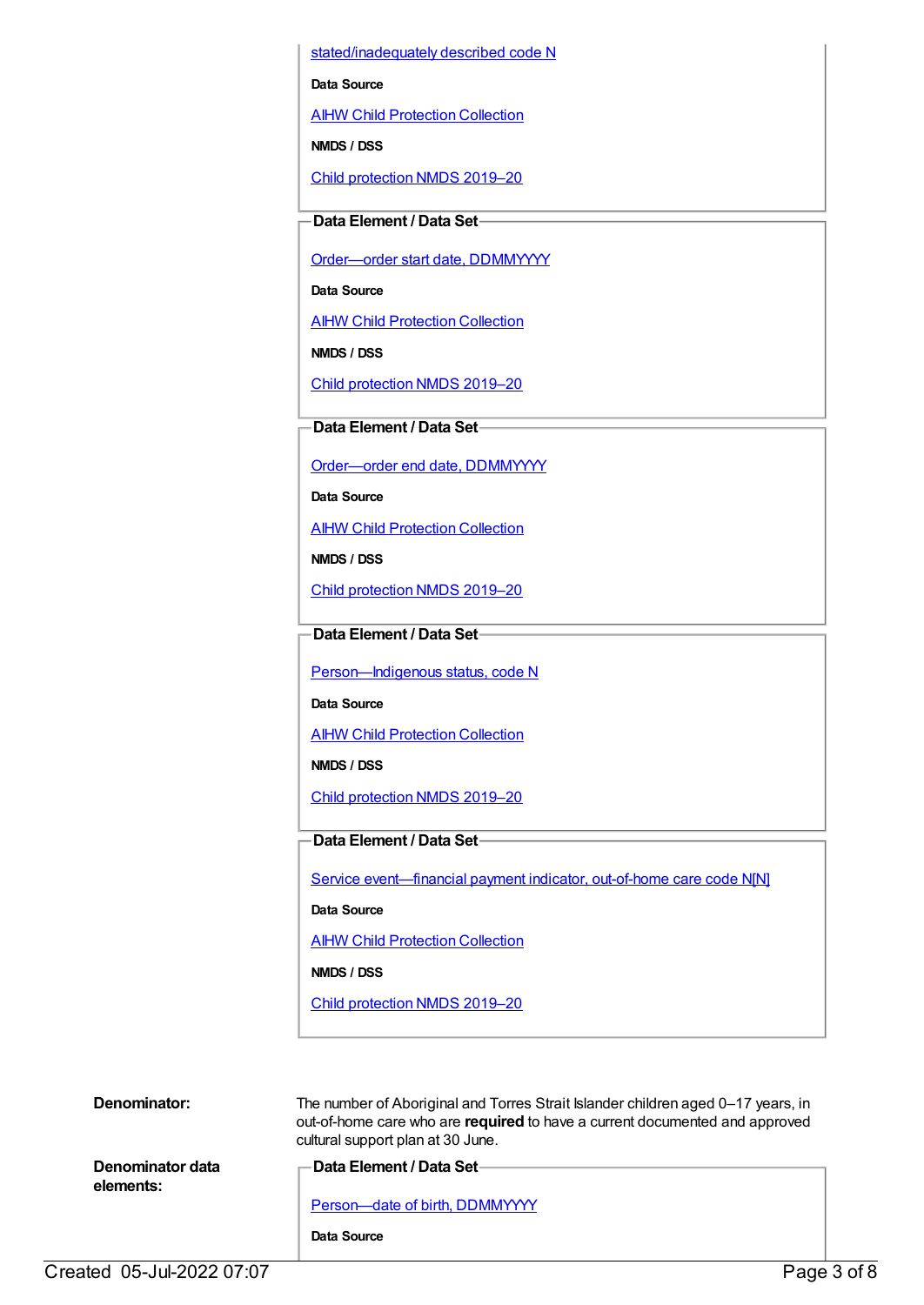AIHW Child [Protection](https://meteor.aihw.gov.au/content/489543) Collection

**NMDS / DSS**

Child [protection](https://meteor.aihw.gov.au/content/740158) NMDS 2019–20

#### **Data Element / Data Set**

Service event—living [arrangement](https://meteor.aihw.gov.au/content/689331) type, child under care code N[N]

**Data Source**

**AIHW Child [Protection](https://meteor.aihw.gov.au/content/489543) Collection** 

**NMDS / DSS**

Child [protection](https://meteor.aihw.gov.au/content/740158) NMDS 2019–20

### **Data Element / Data Set**

Service event—living [arrangement](https://meteor.aihw.gov.au/content/474217) start date, DDMMYYYY

**Data Source**

AIHW Child [Protection](https://meteor.aihw.gov.au/content/489543) Collection

**NMDS / DSS**

Child [protection](https://meteor.aihw.gov.au/content/740158) NMDS 2019–20

#### **Data Element / Data Set**

Service event—living [arrangement](https://meteor.aihw.gov.au/content/474223) end date, DDMMYYYY

**Data Source**

**AIHW Child [Protection](https://meteor.aihw.gov.au/content/489543) Collection** 

**NMDS / DSS**

Child [protection](https://meteor.aihw.gov.au/content/740158) NMDS 2019–20

### **Data Element / Data Set**

Child—cultural support plan required indicator, yes/no/not applicable/not [stated/inadequately](https://meteor.aihw.gov.au/content/529655) described code N

**Data Source**

**AIHW Child [Protection](https://meteor.aihw.gov.au/content/489543) Collection** 

**NMDS / DSS**

Child [protection](https://meteor.aihw.gov.au/content/740158) NMDS 2019–20

## **Data Element / Data Set**

[Order—order](https://meteor.aihw.gov.au/content/536550) start date, DDMMYYYY

**Data Source**

**AIHW Child [Protection](https://meteor.aihw.gov.au/content/489543) Collection** 

**NMDS / DSS**

Child [protection](https://meteor.aihw.gov.au/content/740158) NMDS 2019–20

## **Data Element / Data Set**

[Order—order](https://meteor.aihw.gov.au/content/536554) end date, DDMMYYYY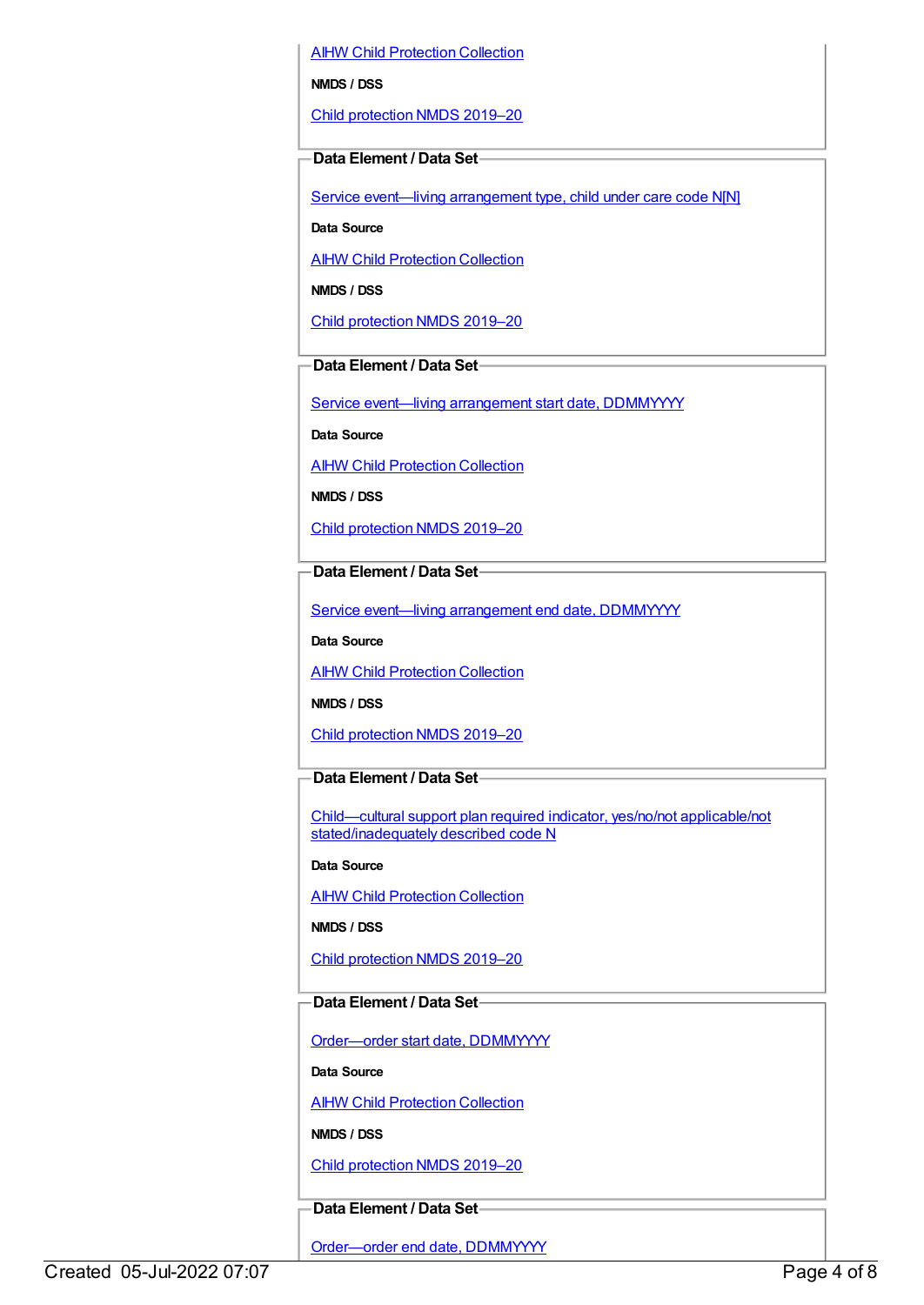#### **Data Source**

AIHW Child [Protection](https://meteor.aihw.gov.au/content/489543) Collection

**NMDS / DSS**

Child [protection](https://meteor.aihw.gov.au/content/740158) NMDS 2019–20

#### **Data Element / Data Set**

Person-Indigenous status, code N

**Data Source**

AIHW Child [Protection](https://meteor.aihw.gov.au/content/489543) Collection

**NMDS / DSS**

Child [protection](https://meteor.aihw.gov.au/content/740158) NMDS 2019–20

**Data Element / Data Set**

Service [event—financial](https://meteor.aihw.gov.au/content/652697) payment indicator, out-of-home care code N[N]

**Data Source**

**AIHW Child [Protection](https://meteor.aihw.gov.au/content/489543) Collection** 

**NMDS / DSS**

Child [protection](https://meteor.aihw.gov.au/content/740158) NMDS 2019–20

## **Data Element / Data Set**

[Order—order](https://meteor.aihw.gov.au/content/657300) type, care and protection code N[N]

**Data Source**

**AIHW Child [Protection](https://meteor.aihw.gov.au/content/489543) Collection** 

**NMDS / DSS**

Child [protection](https://meteor.aihw.gov.au/content/740158) NMDS 2019–20

**Disaggregation:** 2016–17 to 2019–20

By state and territory and:

- Currency of cultural support plan
- Time in out-of-home care.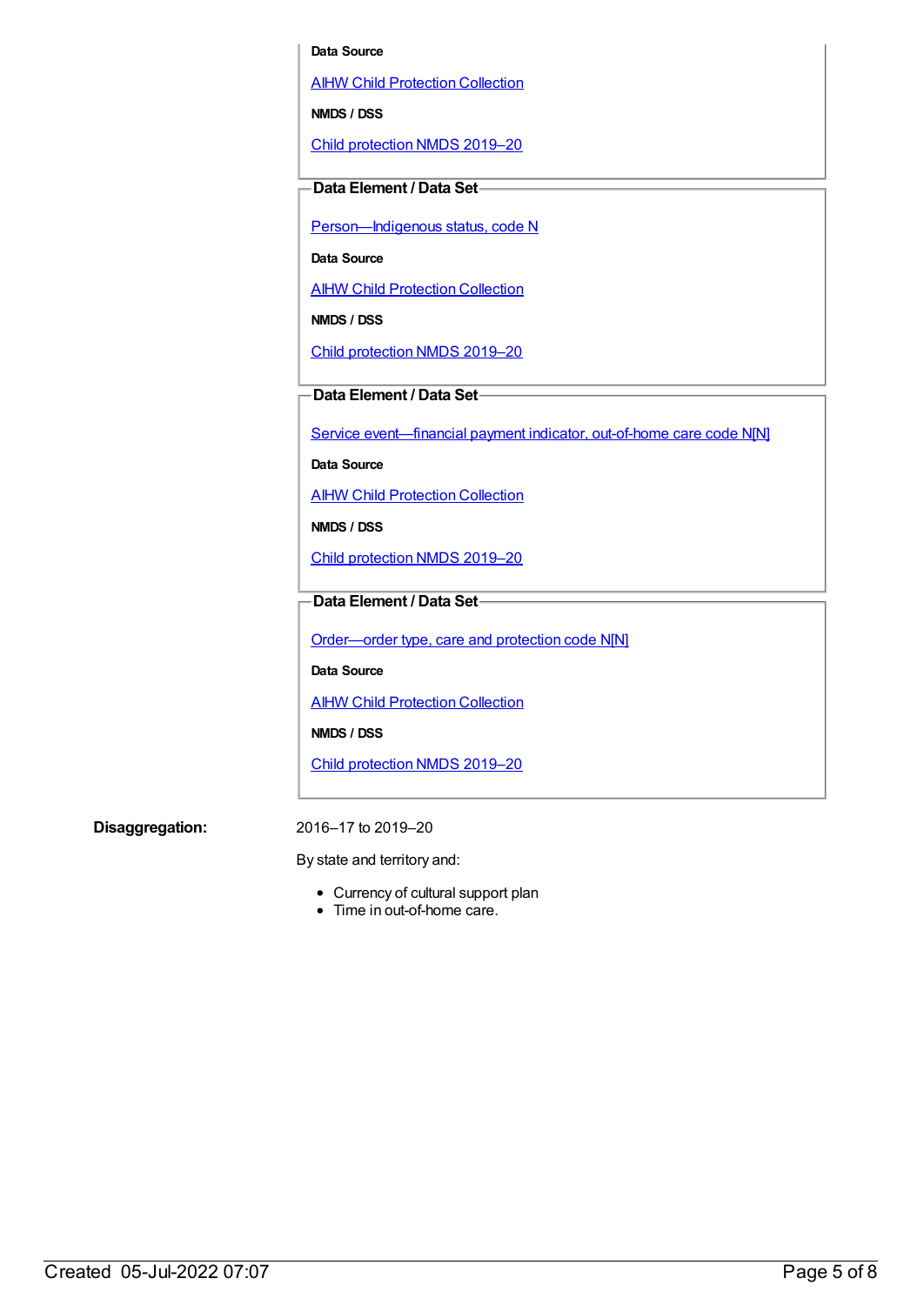#### **Disaggregation data elements:**

#### **Data Element / Data Set**

[Person—Australian](https://meteor.aihw.gov.au/content/286919) state/territory identifier, code N

**Data Source**

**AIHW Child [Protection](https://meteor.aihw.gov.au/content/489543) Collection** 

**NMDS / DSS**

Child [protection](https://meteor.aihw.gov.au/content/740158) NMDS 2019–20

## **Data Element / Data Set**

Service event-living [arrangement](https://meteor.aihw.gov.au/content/474217) start date, DDMMYYYY

**Data Source**

**AIHW Child [Protection](https://meteor.aihw.gov.au/content/489543) Collection** 

**NMDS / DSS**

Child [protection](https://meteor.aihw.gov.au/content/740158) NMDS 2019–20

#### **Data Element / Data Set**

Service event—living [arrangement](https://meteor.aihw.gov.au/content/474223) end date, DDMMYYYY

**Data Source**

**AIHW Child [Protection](https://meteor.aihw.gov.au/content/489543) Collection** 

**NMDS / DSS**

Child [protection](https://meteor.aihw.gov.au/content/740158) NMDS 2019–20

#### **Data Element / Data Set**

Child—current cultural support plan indicator, yes/no/not applicable/not [stated/inadequately](https://meteor.aihw.gov.au/content/529663) described code N

#### **Data Source**

**AIHW Child [Protection](https://meteor.aihw.gov.au/content/489543) Collection** 

**NMDS / DSS**

Child [protection](https://meteor.aihw.gov.au/content/740158) NMDS 2019–20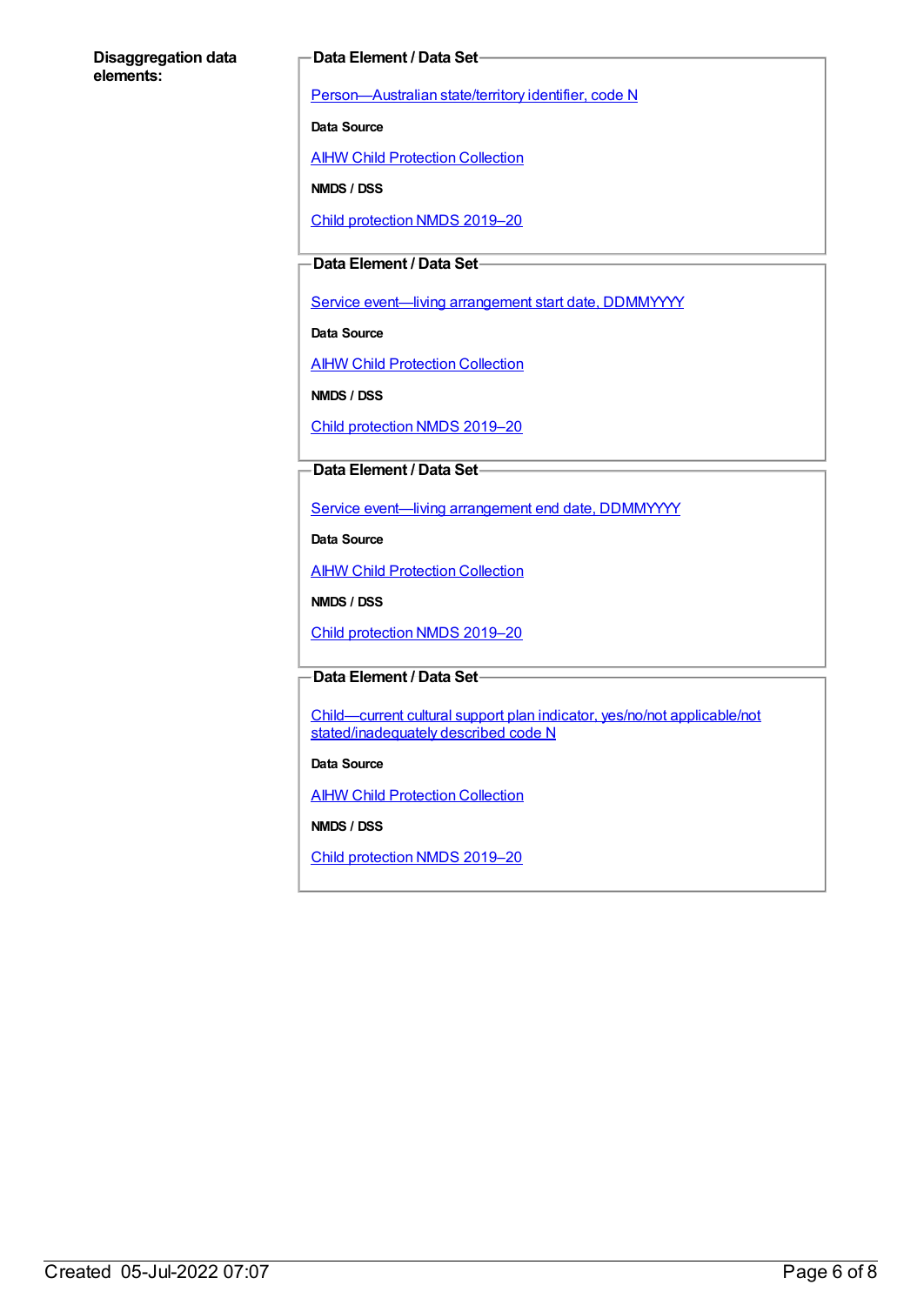#### **Comments: Comparability with similar reporting**

This indicator has been derived using a similar approach to that used for the National Framework for Protecting Australia's Children Indicator (NFPAC) 5.4 and National Out-of-Home Care Standards (NOOHCS) Indicator 10.1 (AIHW 2020b), both of which report on Aboriginal and Torres Strait Islander children aged 0-17 years in care who have cultural support plans. ATSICPP Indicator 2.2, however, is different to these indicators in the following ways:

- Scope: ATSICPP Indicator 2.2 is limited to children in out-of-home care, whereas the NFPAC and NOOHCS indicators have a broader scope that includes children in specialist homelessness services, disability facilities, juvenile detention and self-placed or homeless children.
- Disaggregations: ATSICPP Indicator 2.2 is disaggregated by state or territory and time in out-of-home care. The NFPAC and NOOHCS indicators are reported at the national level only.

#### **Time in out-of-home care**

For this indicator, the 'time in out-of-home care' disaggregation provides a measure of how many children who have been in out-of-home care for different amounts of time have current documented and approved cultural support plans.

The disaggregation does not indicate how long it has taken from a child's entry to out-of-home care to approve their cultural support plan—it is not possible to determine the date of approval of cultural support plans with available data.

# **Representational attributes**

| <b>Representation class:</b> | Proportion |
|------------------------------|------------|
| Data type:                   | Real       |
| Unit of measure:             | Person     |

## **Data source attributes**

**Data sources: Data Source** AIHW Child [Protection](https://meteor.aihw.gov.au/content/489543) Collection **Frequency** Annual **Data custodian** Australian Institute of Health and Welfare **Accountability attributes**

| <b>Reporting requirements:</b>                  | Fourth Action Plan under the National Framework for Protecting Australia's<br>Children 2009–2020 |
|-------------------------------------------------|--------------------------------------------------------------------------------------------------|
| Organisation responsible<br>for providing data: | Australian Institute for Health and Welfare (AIHW)                                               |

# **Source and reference attributes**

**Submitting organisation:** AIHW

# **Relational attributes**